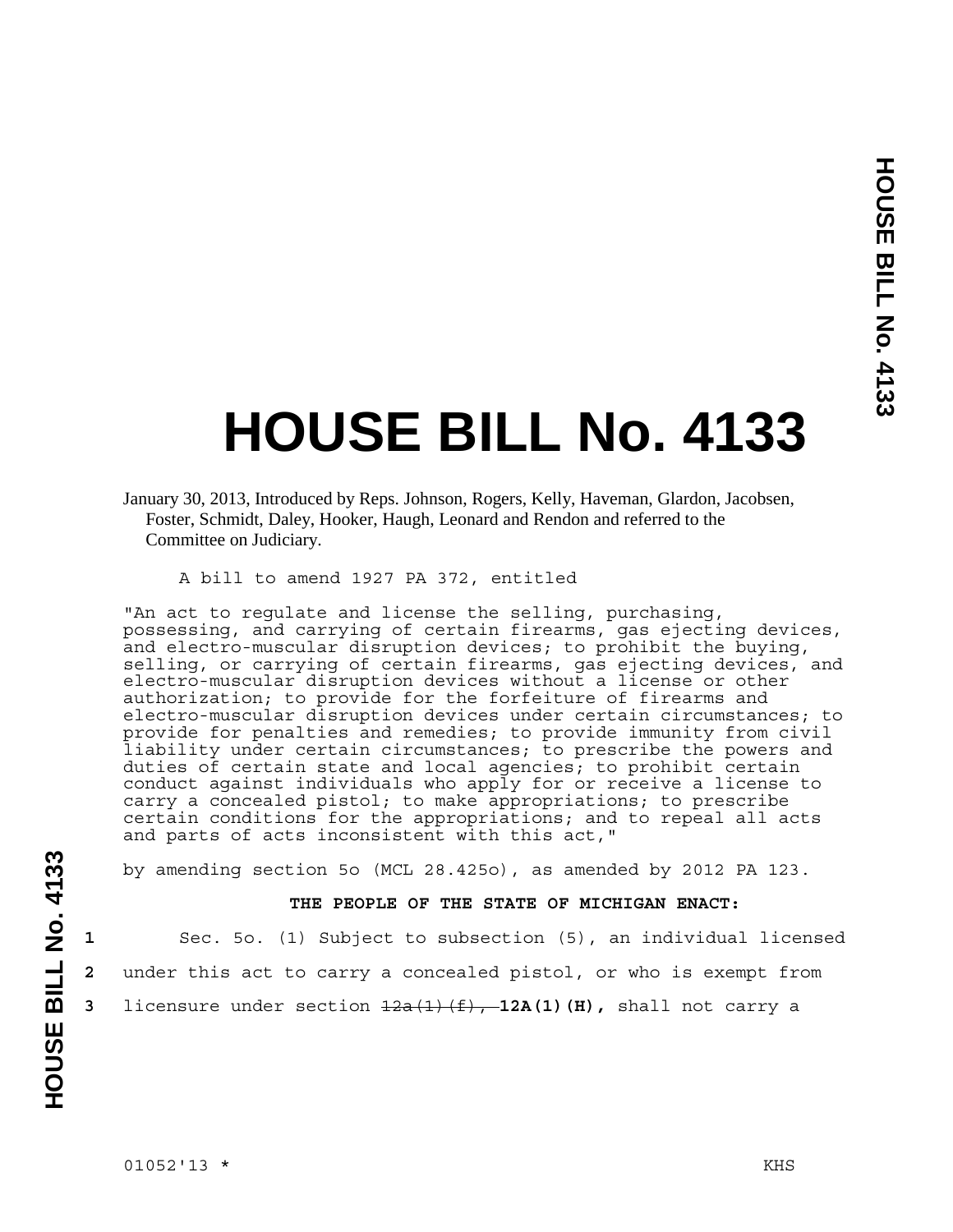concealed pistol on the premises of any of the following:

(a) A school or school property except that a parent or legal guardian of a student of the school is not precluded from carrying a concealed pistol while in a vehicle on school property, if he or she is dropping the student off at the school or picking up the child from the school. As used in this section, "school" and "school property" mean those terms as defined in section 237a of the Michigan penal code, 1931 PA 328, MCL 750.237a.

(b) A public or private child care center or day care center, public or private child caring institution, or public or private child placing agency.

(c) A sports arena or stadium.

(d) A bar or tavern licensed under the Michigan liquor control code of 1998, 1998 PA 58, MCL 436.1101 to 436.2303, where the primary source of income of the business is the sale of alcoholic liquor by the glass and consumed on the premises. This subdivision does not apply to an owner or employee of the business. The Michigan liquor control commission shall develop and make available to holders of licenses under the Michigan liquor control code of 1998, 1998 PA 58, MCL 436.1101 to 436.2303, an appropriate sign stating that "This establishment prohibits patrons from carrying concealed weapons". The owner or operator of an establishment licensed under the Michigan liquor control code of 1998, 1998 PA 58, MCL 436.1101 to 436.2303, may, but is not required to, post the sign developed under this subdivision. A record made available by an establishment licensed under the Michigan liquor control code of 1998, 1998 PA 58, MCL 436.1101 to 436.2303, necessary to enforce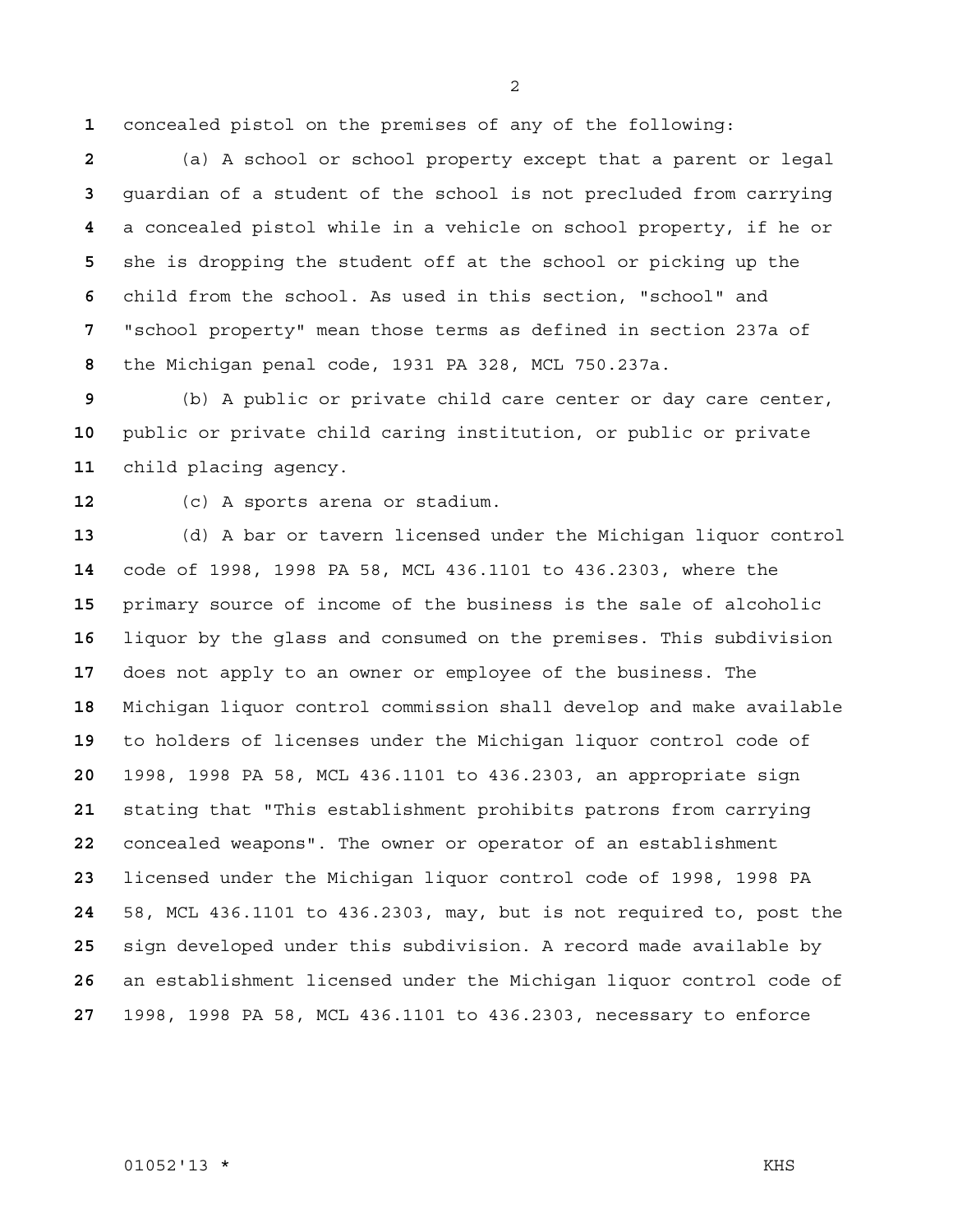this subdivision is exempt from disclosure under the freedom of information act, 1976 PA 442, MCL 15.231 to 15.246.

(e) Any property or facility owned or operated by a church, synagogue, mosque, temple, or other place of worship, unless the presiding official or officials of the church, synagogue, mosque, temple, or other place of worship permit the carrying of concealed pistol on that property or facility.

(f) An entertainment facility with a seating capacity of 2,500 or more individuals that the individual knows or should know has a seating capacity of 2,500 or more individuals or that has a sign above each public entrance stating in letters not less than 1-inch high a seating capacity of 2,500 or more individuals.

(g) A hospital.

(h) A dormitory or classroom of a community college, college, or university.

(2) Subject to subsection (5), an individual shall not carry a portable device that uses electro-muscular disruption technology on any of the premises described in subsection (1).

(3) An individual licensed under this act to carry a concealed pistol, or who is exempt from licensure under section  $\frac{12a(1)(f)}{f}$ , **21 12A(1)(H),** shall not carry a concealed pistol in violation of R 432.1212 or a successor rule of the Michigan administrative code promulgated under the Michigan gaming control and revenue act, 1996 IL 1, MCL 432.201 to 432.226.

(4) As used in subsection (1), "premises" does not include parking areas of the places identified under subsection (1).

(5) Subsections (1) and (2) do not apply to any of the

##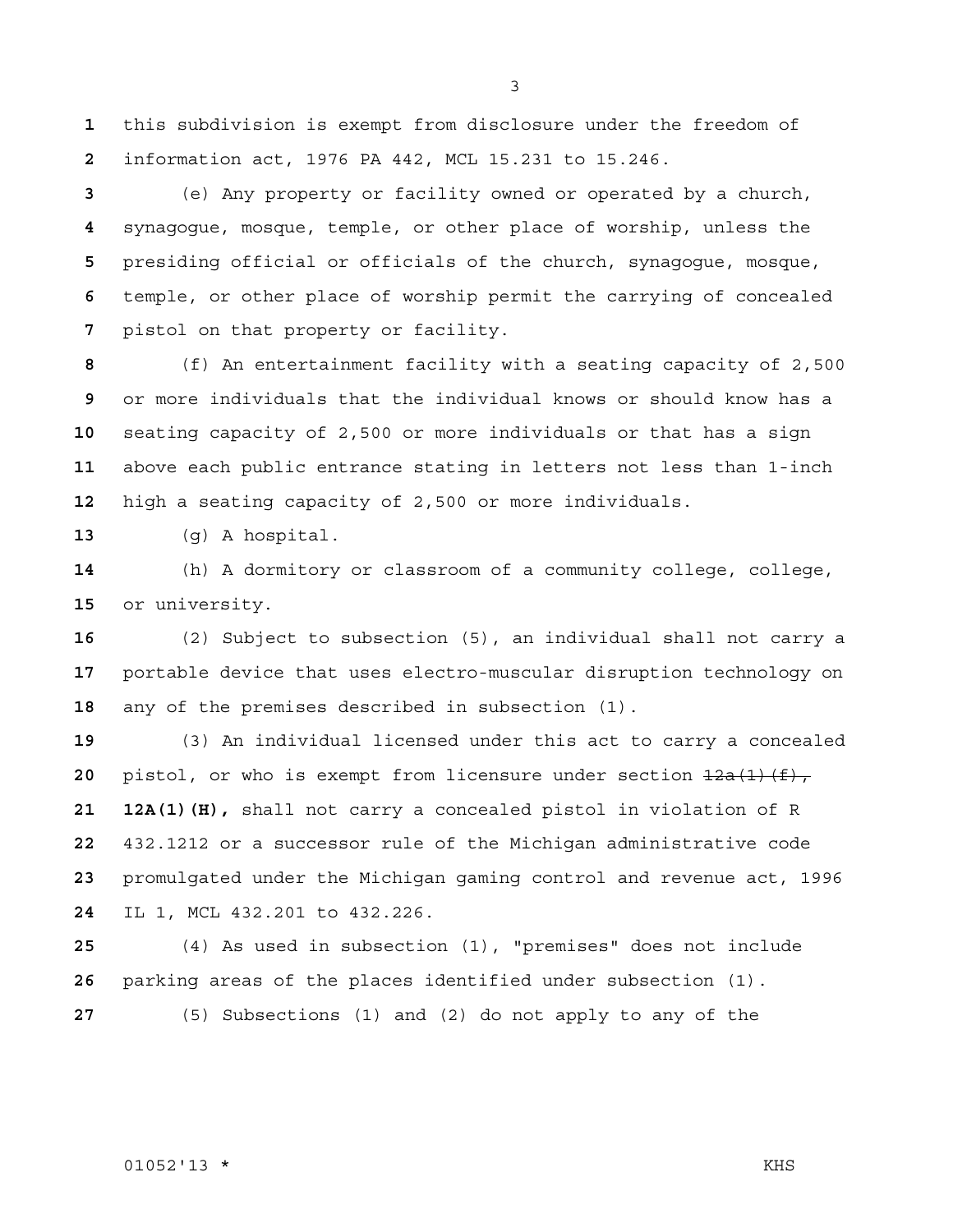following:

(a) An individual licensed under this act who is a retired police officer or retired law enforcement officer. The concealed weapon licensing board may require a letter from the law enforcement agency stating that the retired police officer or law enforcement officer retired in good standing.

(b) An individual who is licensed under this act and who is employed or contracted by an entity described under subsection (1) to provide security services and is required by his or her employer or the terms of a contract to carry a concealed firearm on the premises of the employing or contracting entity.

(c) An individual who is licensed as a private investigator or private detective under the professional investigator licensure act, 1965 PA 285, MCL 338.821 to 338.851.

(d) An individual who is licensed under this act and who is a corrections officer of a county sheriff's department **OR WHO IS 17 LICENSED UNDER THIS ACT AND IS A RETIRED CORRECTIONS OFFICER OF A 18 COUNTY SHERIFF'S DEPARTMENT**. **THE CONCEALED WEAPON LICENSING BOARD 19 MAY REQUIRE A LETTER FROM THE SHERIFF'S DEPARTMENT STATING THAT THE 20 RETIRED CORRECTIONS OFFICER RETIRED IN GOOD STANDING.**

(e) An individual who is licensed under this act and who is a motor carrier officer or capitol security officer of the department of state police.

(f) An individual who is licensed under this act and who is a member of a sheriff's posse.

(g) An individual who is licensed under this act and who is an auxiliary officer or reserve officer of a police or sheriff's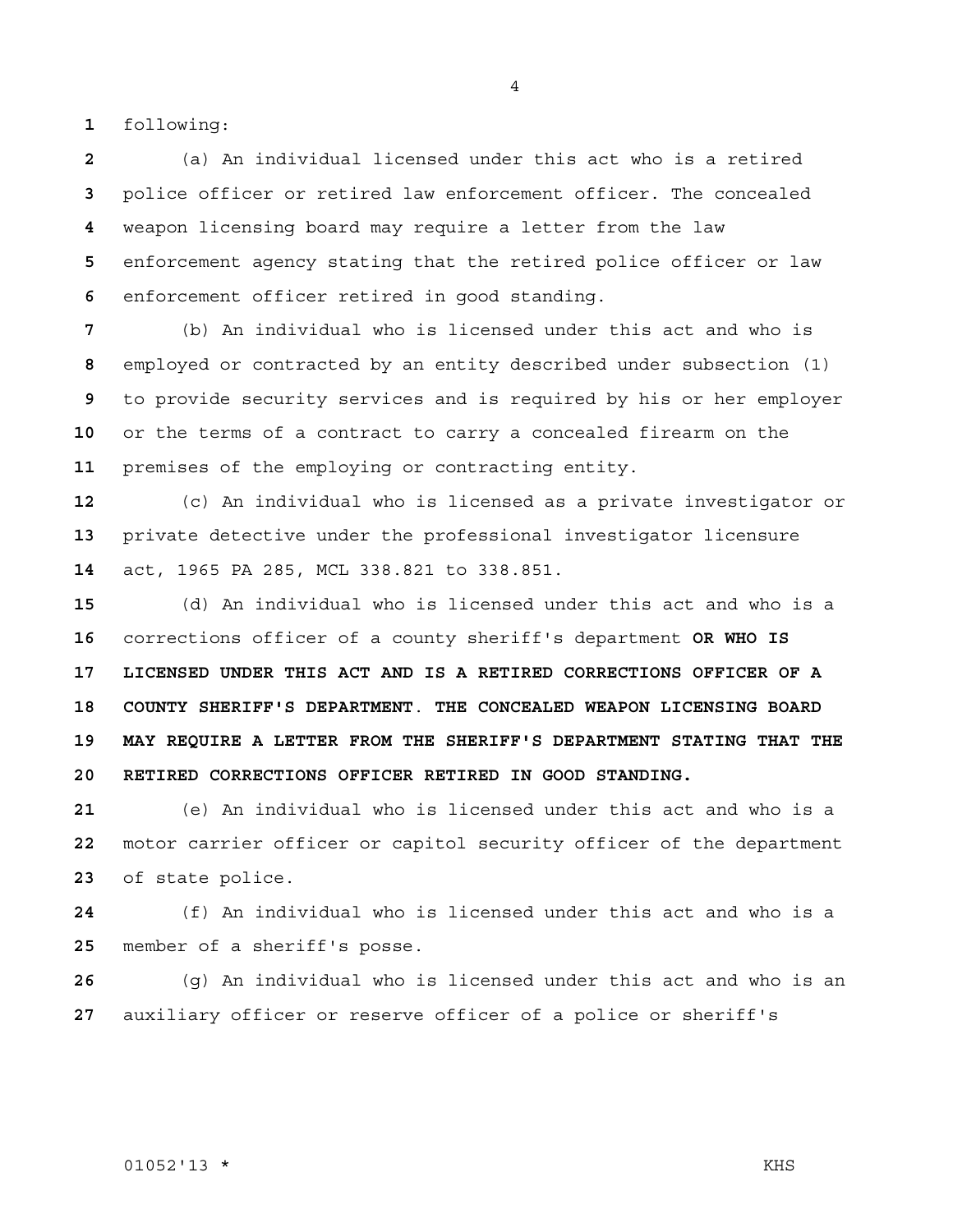department.

(h) An individual who is licensed under this act and who is a parole**,** or probation**, OR CORRECTIONS** officer **OR ABSCONDER RECOVERY 4 UNIT MEMBER** of the department of corrections **OR WHO IS LICENSED 5 UNDER THIS ACT AND IS A RETIRED PAROLE, PROBATION, OR CORRECTIONS 6 OFFICER OR ABSCONDER RECOVERY UNIT MEMBER OF THE DEPARTMENT OF 7 CORRECTIONS**. **THE CONCEALED WEAPON LICENSING BOARD MAY REQUIRE A 8 LETTER FROM THE DEPARTMENT OF CORRECTIONS STATING THAT THE RETIRED 9 PAROLE, PROBATION, OR CORRECTIONS OFFICER OR ABSCONDER RECOVERY 10 UNIT MEMBER RETIRED IN GOOD STANDING.**

(i) A state court judge or state court retired judge who is licensed under this act. The concealed weapon licensing board may require a state court retired judge to obtain and carry a letter from the judicial tenure commission stating that the state court retired judge is in good standing as authorized under section 30 of article VI of the state constitution of 1963, and rules promulgated under that section, in order to qualify under this subdivision.

(j) An individual who is licensed under this act and who is a court officer.

(6) An individual who violates this section is responsible for a state civil infraction or guilty of a crime as follows:

(a) Except as provided in subdivisions (b) and (c), the individual is responsible for a state civil infraction and may be fined not more than \$500.00. The court shall order the individual's license to carry a concealed pistol suspended for 6 months.

(b) For a second violation, the individual is guilty of a misdemeanor punishable by a fine of not more than \$1,000.00. The